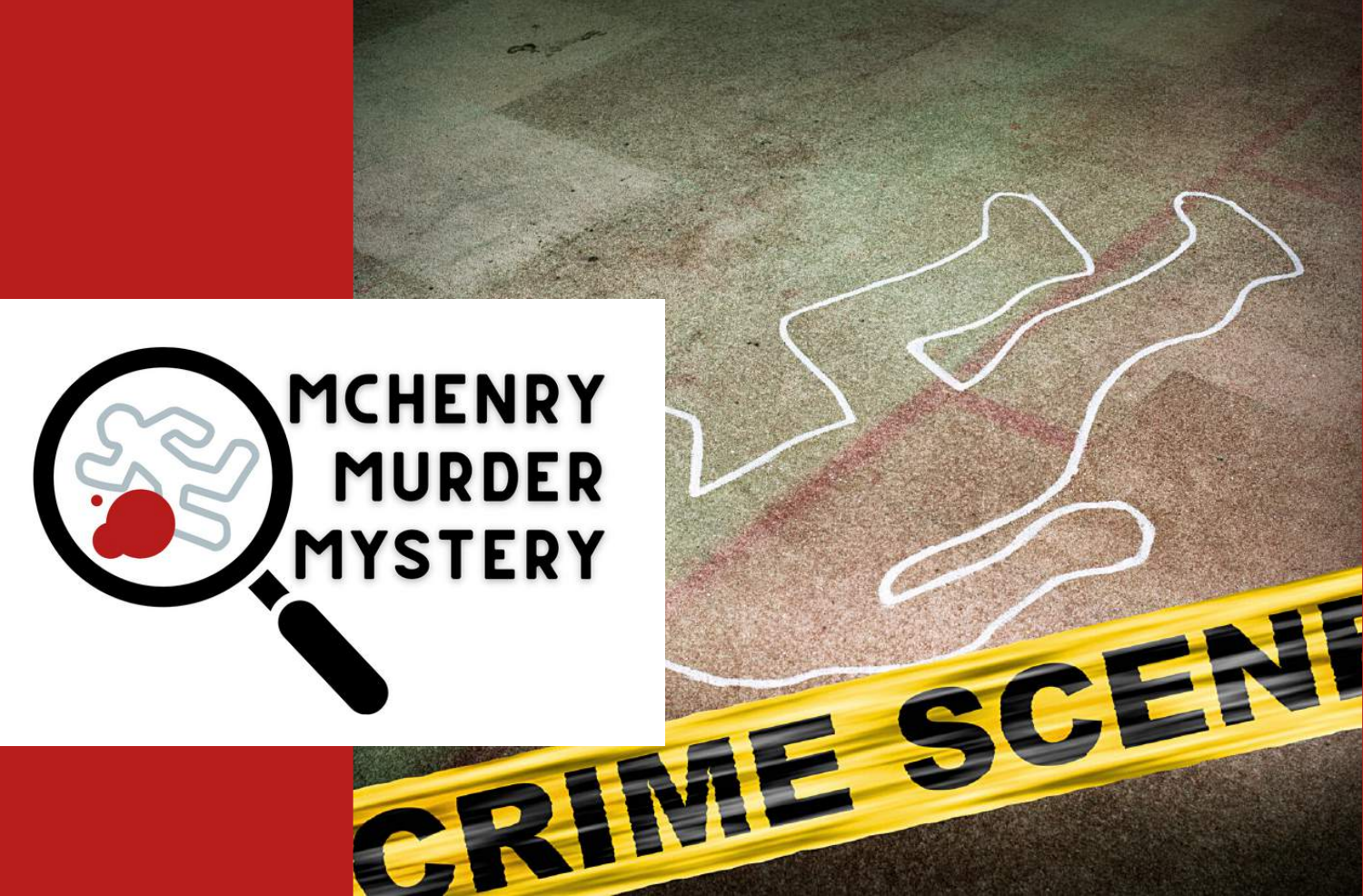## **MCHENRY MURDER MYSTERY**

Participants become detectives as they work through puzzles and piece together clues to find out whodunnit! Using a combination of a scavenger hunt app, video clues, and live interactions, our sleuths will travel around downtown McHenry trying to solve the case. It's a murder mystery, a scavenger hunt, and an escape room all in one!



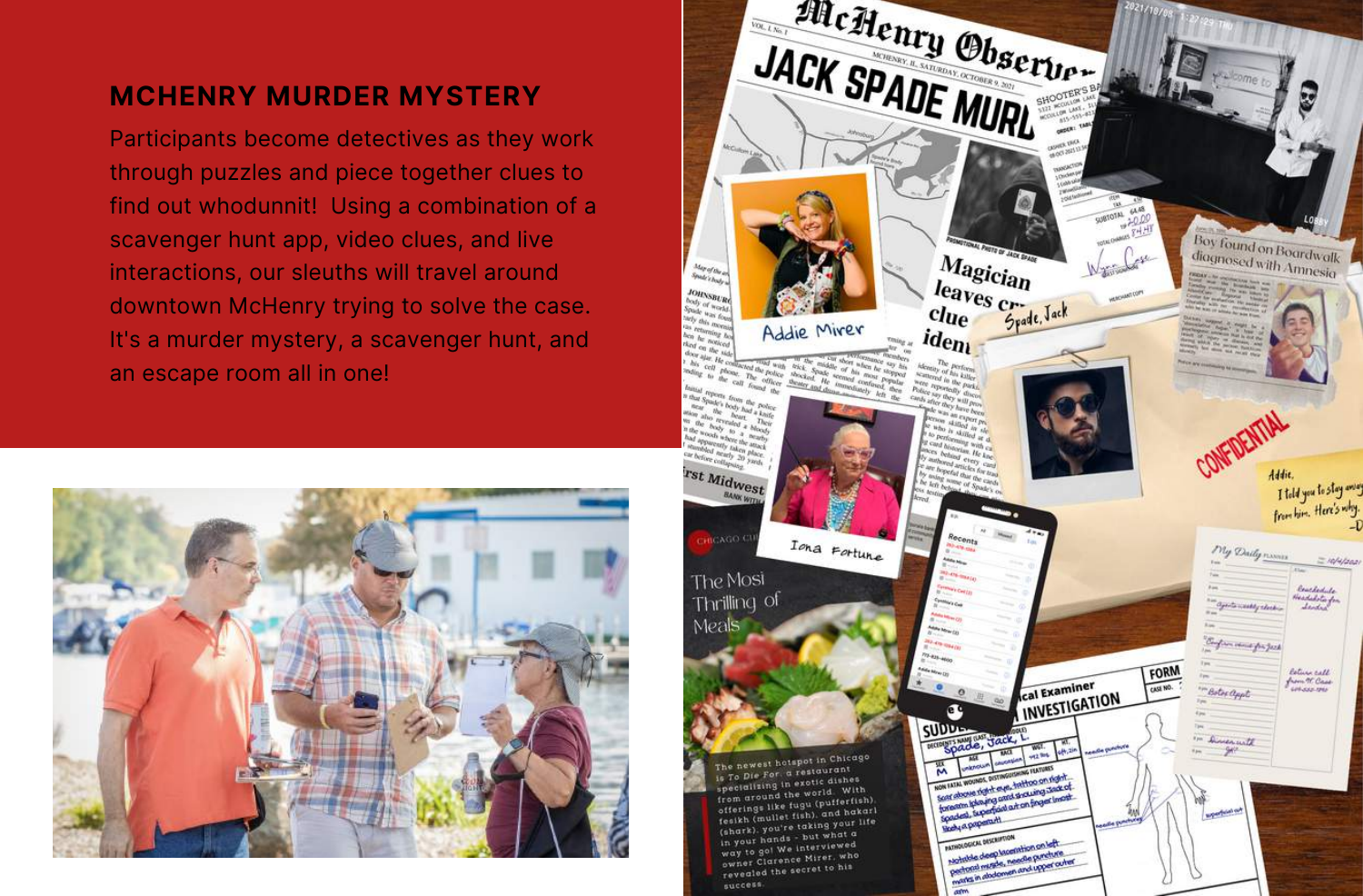## Presenting Sponsor **\$2500 (EXCLUSIVE)**

- Logo included in all advertising for the event
- Logo and link on event page of Chamber website
- Sponsor recognition in all press releases
- Signage indicating sponsorship at the event
- Booth space available at check-in
- Logo in Suspect Guide Booklet
- 1/2 page ad in suspect guide booklet
- Sponsor recognition on social media
- 4 complimentary tickets to event

## Scene of the Crime Sponsor **\$500 - EXCLUSIVE**

- Logo and link on event page of Chamber website
- Signage indicating sponsorship at the event  $\bullet$
- Booth space available near scene of the crime
- Logo in Suspect Guide Booklet
- 1/2 page ad in suspect guide booklet
- Sponsor recognition on social media
- 2 complimentary tickets to event

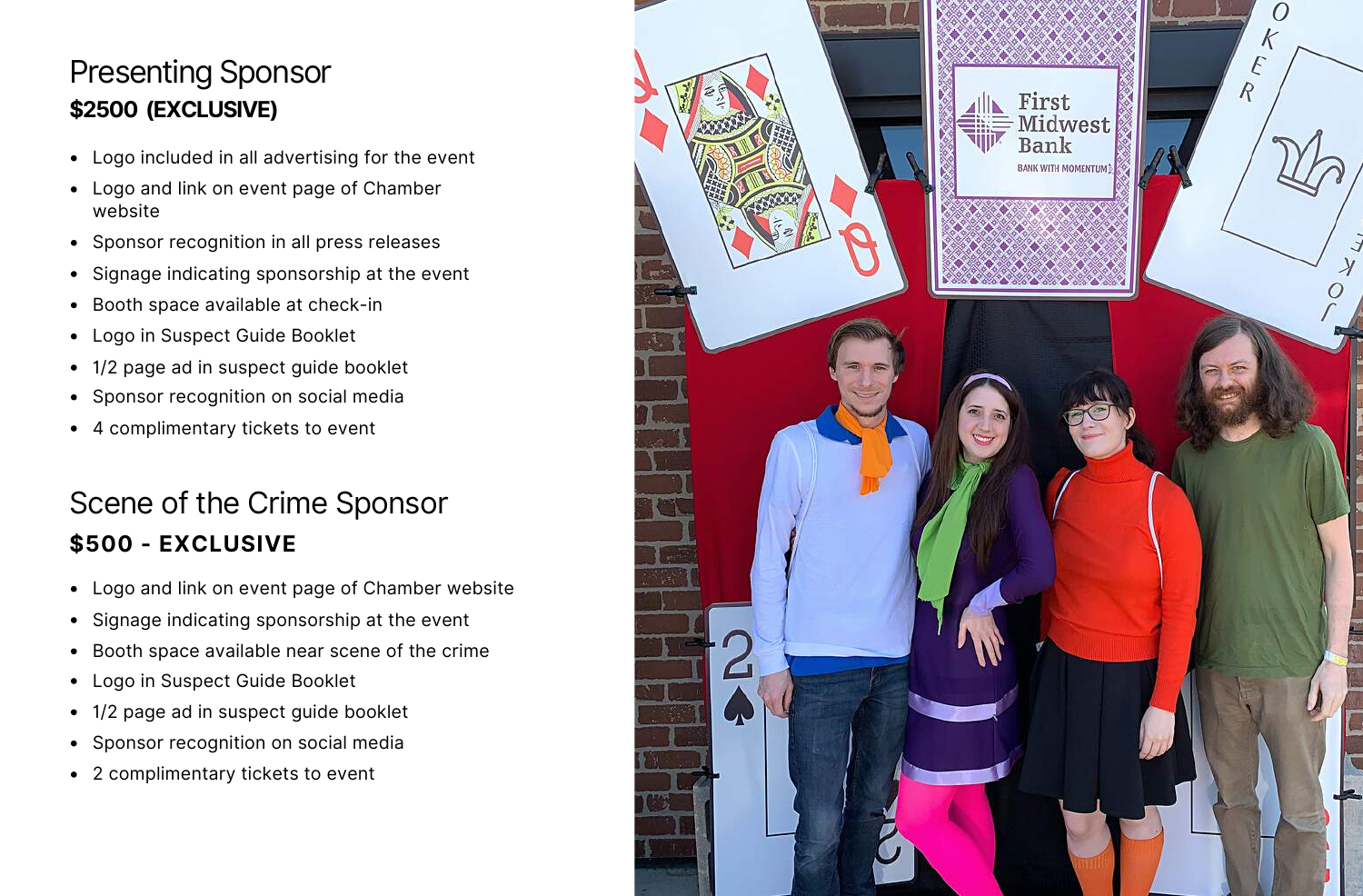

# Water Bottle Sponso

### **\$ 1 0 0 0 - E X C L U S I V E**



- Logo on water bottle handed out to all participants
- Logo and link on event page of Chamber website
- Logo in Suspect Guide Booklet
- 1/2 page ad in suspect guide booklet
- $\bullet$ Sponsor recognition on social media
- 2 complimentary tickets to event



- 
- 
- 
- 
- 
- 2 complimentary tickets to event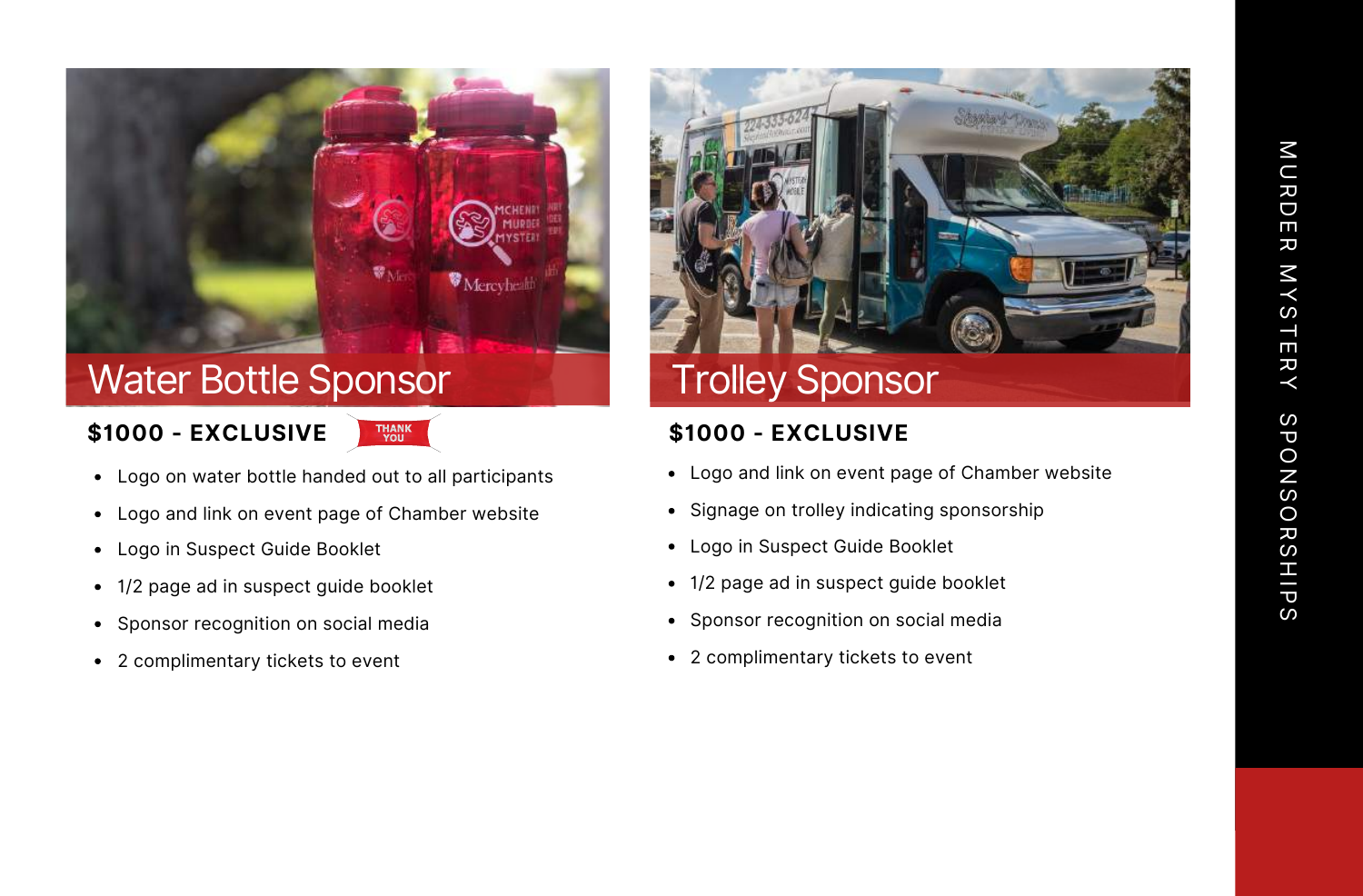

## **\$1000 - EXCLUSIVE**

- Logo on Clipboard handed out to all participants
- Logo and link on event page of Chamber website
- Logo in Suspect Guide Booklet
- 1/2 page ad in suspect guide booklet
- Sponsor recognition on social media
- 2 complimentary tickets to event



# Flashlight Sponsor

## **\$1000 - EXCLUSIVE**

- Logo on UV flashlight handed out to all participants
- Logo and link on event page of Chamber website
- Logo in Suspect Guide Booklet
- 1/2 page ad in suspect guide booklet
- Sponsor recognition on social media
- 2 complimentary tickets to event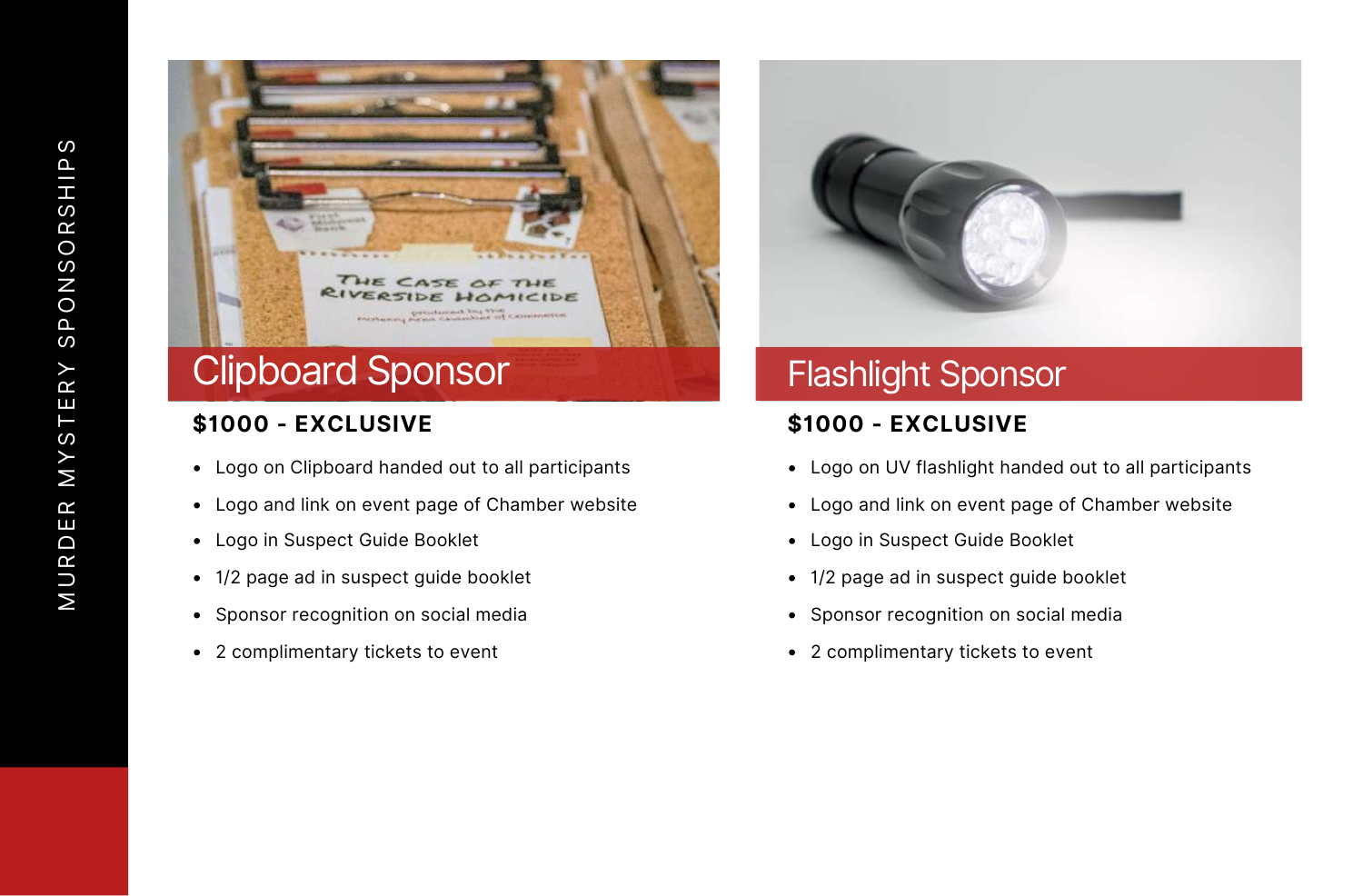

## Hand Sanitizing Station Sponsor

### **\$500 - 6 AVAILABLE**

- Custom graphics featured on a freestanding sanitizer dispenser placed around the downtown festivities
- Logo and link on event page of Chamber website
- Logo in Suspect Guide Booklet
- 1/2 page ad in suspect quide booklet
- Sponsor recognition on social media



## **\$500 - 3 AVAILABLE**

- Logo on backpack handed out to all participants
- Logo and link on event page of Chamber website
- Sponsor recognition on social media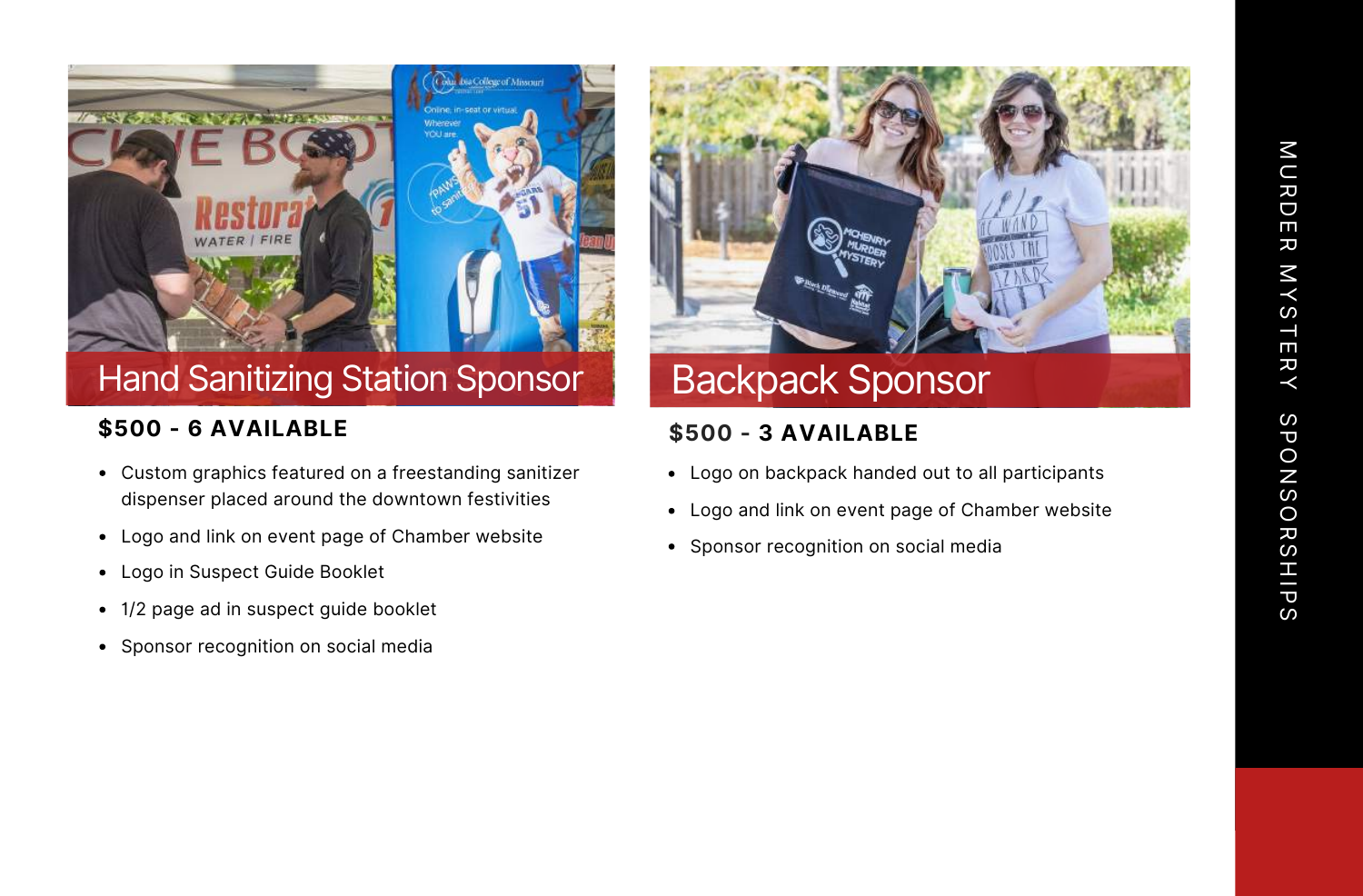

# Top Secret Sponsor

### **\$500 - EXCLUSIVE**

- Logo on top secret detective kit handed out to all kid participants (includes magnifying glass, pad of paper, pencil, and detective badge)
- Logo on accompanying scavenger hunt designed for kids age 12 and under
- Signage indicating sponsorship at the event
- Logo and link on event page of Chamber website
- Sponsor recognition on social media
- 2 complimentary tickets to event



## **\$250 - 10 AVAILABLE**

This booth will have special clues or puzzles for participants to solve in order to figure out whodunnit. Your booth should be manned by someone who is energetic and willing to engage with participants.

- Signage as Clue Booth sponsor at booth
- Booth space provided (must provide own tent/tables)